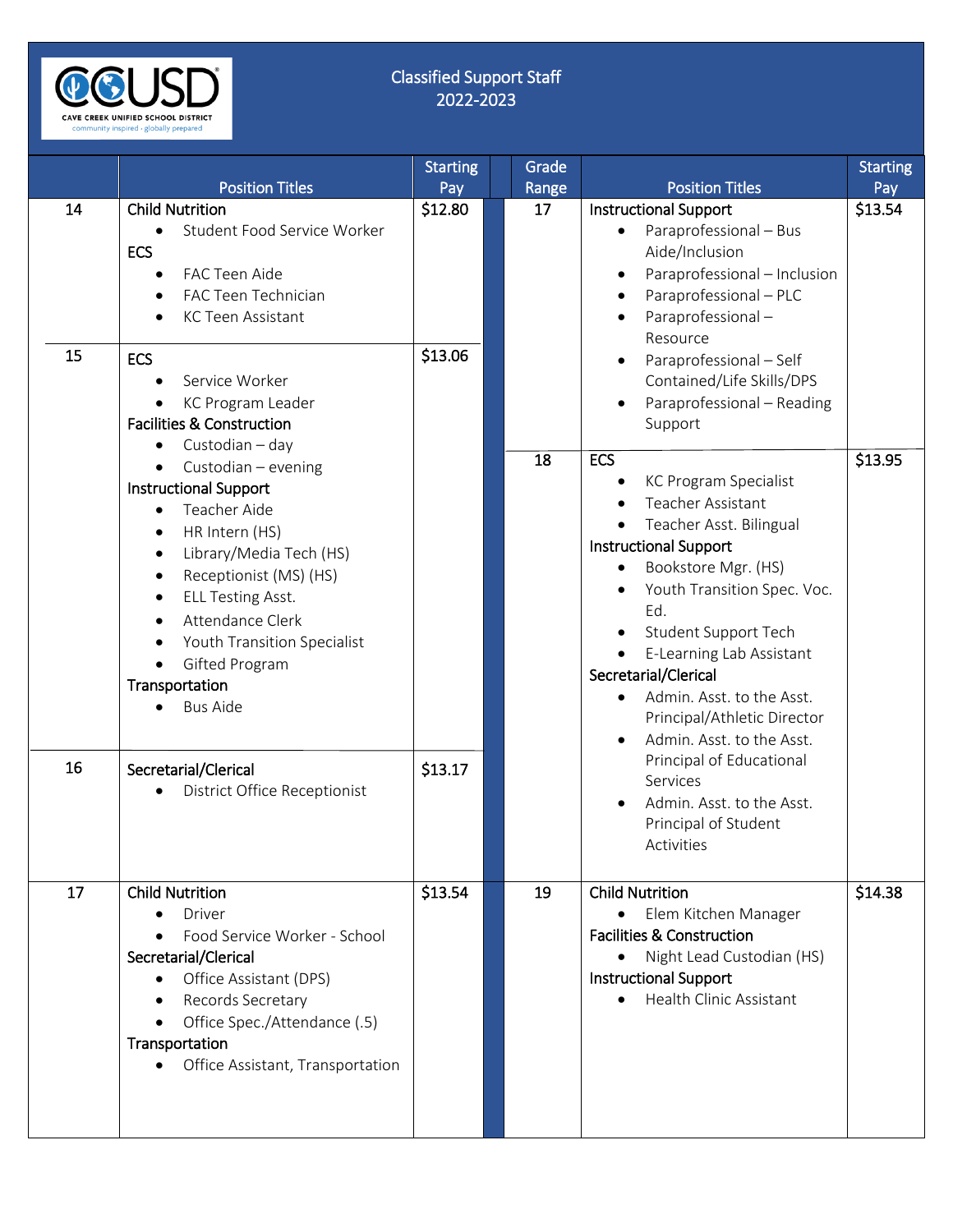|             |                                                                                                                                                                                                                                                                  | <b>Classified Support Staff</b><br>2022-2023 |             | Page 2 of 3                                                                                                                                                                                                                                                     |                 |
|-------------|------------------------------------------------------------------------------------------------------------------------------------------------------------------------------------------------------------------------------------------------------------------|----------------------------------------------|-------------|-----------------------------------------------------------------------------------------------------------------------------------------------------------------------------------------------------------------------------------------------------------------|-----------------|
| Grade       |                                                                                                                                                                                                                                                                  | <b>Starting</b>                              | Grade       |                                                                                                                                                                                                                                                                 | <b>Starting</b> |
| Range<br>20 | <b>Position Titles</b><br><b>ECS</b><br><b>ECS Specialist, Projects</b><br>KC Program Manager<br><b>Facilities &amp; Construction</b><br>Security<br>Groundskeeper                                                                                               | Pay<br>\$14.79                               | Range<br>25 | <b>Position Titles</b><br><b>Instructional Support</b><br>Registrar<br>$\bullet$<br><b>Administrative Support</b><br>Payroll Specialist                                                                                                                         | Pay<br>\$17.16  |
| 21          | Transportation<br>Van Driver                                                                                                                                                                                                                                     | \$15.23                                      | 26          | <b>Child Nutrition</b><br>Admin Asst. to Direct of CN<br>HS Kitchen Manager<br>$\bullet$<br><b>Facilities &amp; Construction</b><br>Admin. Asst. to Director of<br>Facilities & Construction<br>Transportation<br>Admin Asst. to<br>$\bullet$<br>Transportation | \$17.68         |
| 22          | Secretarial/Clerical<br>HR Specialist, Substitute<br>Services (.5)<br>Admin. Asst. to Principal<br><b>ECS</b><br><b>ECS Head Teacher</b><br><b>ECS Office Assistant</b><br>$\bullet$<br><b>ECS Program Assistant</b><br>٠<br><b>ECS Bookkeeper</b>               | \$15.68                                      | 27          | <b>Facilities &amp; Construction</b><br>HVAC Technician Engineer<br>Maintenance II                                                                                                                                                                              | \$18.17         |
| 23          | <b>Child Nutrition</b><br>MS Kitchen Manager<br><b>ECS</b><br>FAC Technician<br><b>Facilities &amp; Construction</b><br>Lead Groundskeeper<br>Plant Manager (ES, MS)<br>Sub Plant Manager<br>Transportation<br><b>Bus Driver</b><br><b>Bus Driver/Instructor</b> | \$16.17                                      | 28          | Technology<br>Student Information System<br>Analyst<br>Data Integrity Spec. (SIS)                                                                                                                                                                               | \$18.74         |
| 24          | <b>Administrative Support</b><br>Accounts Payable Specialist II<br><b>Student Activity Specialist</b><br><b>Facilities &amp; Construction</b><br>Plant Manager (HS)<br>$\bullet$<br>Transportation<br><b>Distribution Specialist</b><br>$\bullet$                | \$16.65                                      | 29          | Transportation<br>Mechanic II<br>$\bullet$                                                                                                                                                                                                                      | \$19.29         |